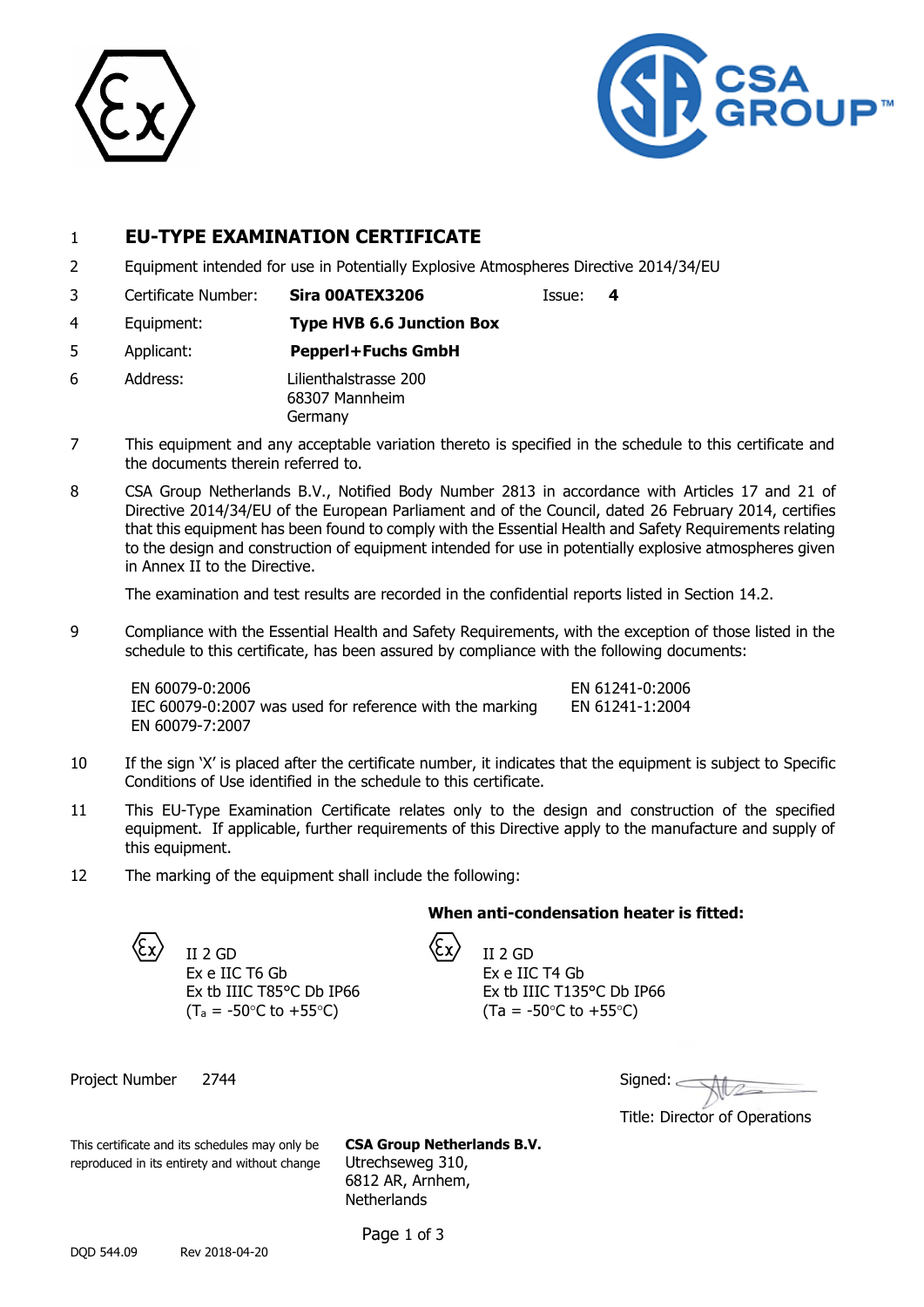



## **SCHEDULE**

## **EU-TYPE EXAMINATION CERTIFICATE Sira 00ATEX3206**

**Issue 4**

#### 13 **DESCRIPTION OF EQUIPMENT**

The Type HVB6.6 junction box utilises a size 7B standard enclosure manufactured by Walsall Ltd and covered by Certificate Number Sira 00ATEX3027U. The equipment is rated at 6.6 kV (max.), 650 A (max.) and has IP rating of IP66. The enclosure is manufactured from fabricated stainless steel with a single hinged door. There are three, equally spaced, internal bus bars mounted on insulators that are rated at 10 kV. The insulators are in turn installed on an epoxy glass laminate board that is fastened onto mounting rails fixed to the standard enclosure fixing points. There are six, plastic, cable support cleats mounted on GRP support rails for each bus bar connection point.

**Variation 1** - This variation introduced the following changes:

i. The addition of an anti-condensation heater and terminals within the Junction Box; this heater is rated up to 250 V, 50 W and is a type ACH050 certified as ITS04ATEX31843X and coded  $\epsilon$  II 2 G, EEx e II T4.

**Variation 2** - This variation introduced the following changes:

i. Following appropriate re-assessment to demonstrate compliance with the requirements of the EN 60079 series of standards, the documents originally listed in section 9, EN 50014:1997 (amendments A1 to A2), EN 50019:2000 and EN 50281-1-1:1998, were replaced by EN 60079-0:2006, EN 60079-7:2007, EN 61241-0:2006 and EN 61241-1:2004, the markings in section 12 were updated accordingly.

**Variation 3** - This variation introduced the following change:

i. The following applicant company name and address change:

| From:            | To:                   |
|------------------|-----------------------|
| Walsall Limited. | Pepperl+Fuchs GmbH    |
| Cornwallis Road  | Lilienthalstrasse 200 |
| West Bromwich    | 68307 Mannheim        |
| West Midlands    | Germany               |
| <b>B70 7DX</b>   |                       |

ii. The use of alternative label materials.

iii. The addition of a Datamatrix code on the label.

**CSA Group Netherlands B.V.** Utrechseweg 310, 6812 AR, Arnhem Netherlands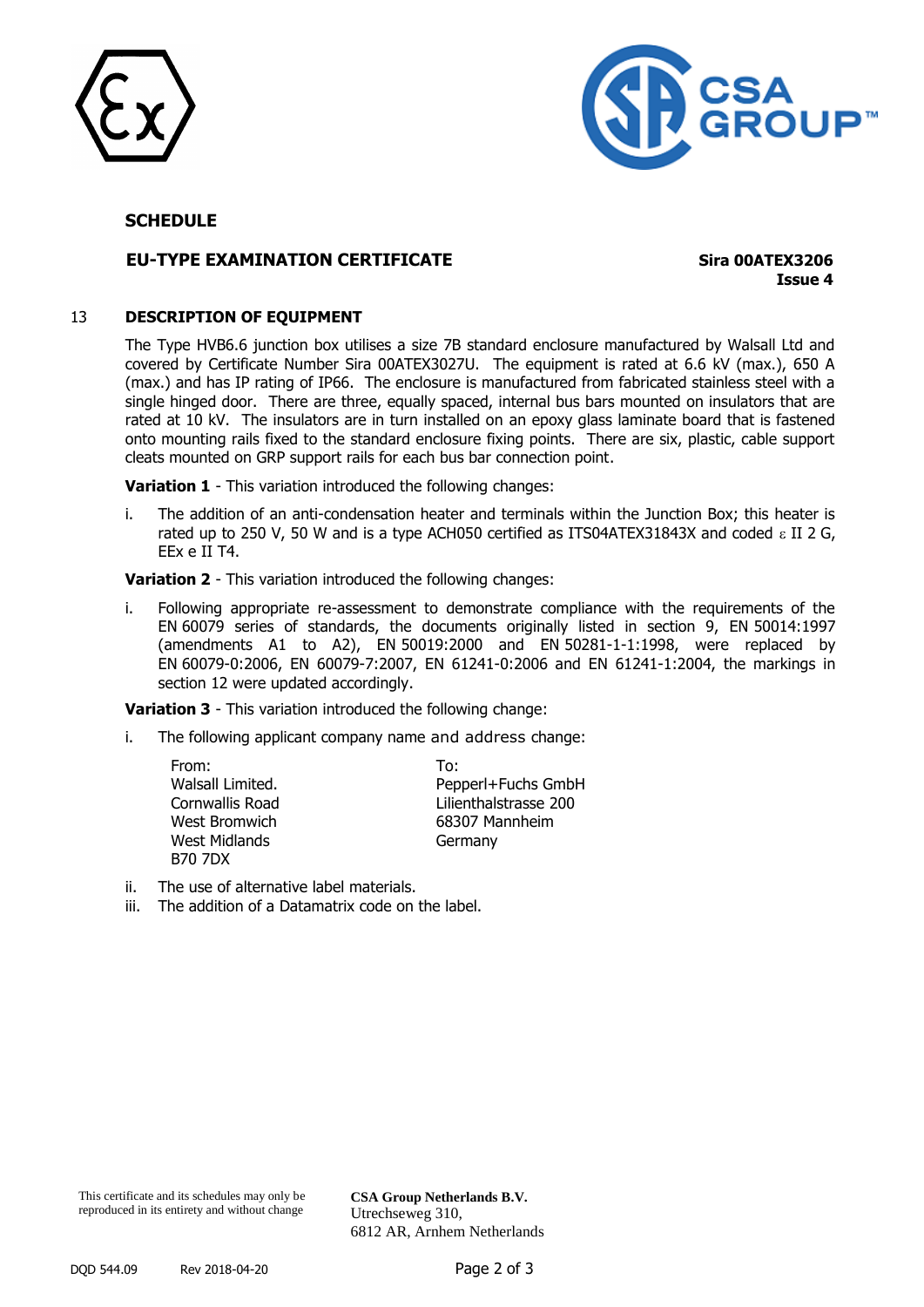



## **SCHEDULE**

# **EU-TYPE EXAMINATION CERTIFICATE Sira 00ATEX3206**

**Issue 4**

#### 14 **DESCRIPTIVE DOCUMENTS**

14.1 **Drawings**

Refer to Certificate Annexe.

#### 14.2 **Associated Sira Reports and Certificate History**

| <b>Issue</b> | <b>Date</b>       | <b>Report no.</b> | <b>Comment</b>                                                                                                                                                                                                                                                                                                                                                                                                                                                                                                                                                                                                               |
|--------------|-------------------|-------------------|------------------------------------------------------------------------------------------------------------------------------------------------------------------------------------------------------------------------------------------------------------------------------------------------------------------------------------------------------------------------------------------------------------------------------------------------------------------------------------------------------------------------------------------------------------------------------------------------------------------------------|
| 0            | 19 December 2000  | R53A7080A         | The release of the prime certificate.                                                                                                                                                                                                                                                                                                                                                                                                                                                                                                                                                                                        |
|              | 31 March 2008     | R59A18027A        | This Issue covers the following changes:<br>All previously issued certification was<br>$\bullet$<br>rationalised into a single certificate, Issue 1,<br>Issue 0 referenced above is only intended to<br>reflect the history of the previous certification<br>and has not been issued as a document in this<br>format.<br>The introduction of Variation 1.                                                                                                                                                                                                                                                                    |
| 2            | 6 October 2008    | R51A16981R3EB     | The introduction of Variation 2.                                                                                                                                                                                                                                                                                                                                                                                                                                                                                                                                                                                             |
| 3            | 17 August 2010    | R22473A/R22474A   | The introduction of Variation 3.                                                                                                                                                                                                                                                                                                                                                                                                                                                                                                                                                                                             |
| 4            | 15th October 2019 | 2744              | Transfer of certificate Sira 00ATEX3206 from<br>Sira Certification Service to CSA Group<br>Netherlands B.V                                                                                                                                                                                                                                                                                                                                                                                                                                                                                                                   |
|              |                   |                   | EC Type-Examination Certificate in accordance<br>with 94/9/EC updated to EU Type-Examination<br>Certificate in<br>accordance with<br><b>Directive</b><br>2014/34/EU. (In accordance with Article 41 of Directive<br>2014/34/EU, EC Type-Examination Certificates referring to<br>94/9/EC that were in existence prior to the date of<br>application of 2014/34/EU (20 April 2016) may be<br>referenced as if they were issued in accordance with<br>Directive 2014/34/EU.<br>Variations to such EC Type-<br>Examination Certificates may continue to bear the original<br>certificate number issued prior to 20 April 2016.) |

# 15 **SPECIAL CONDITIONS FOR SAFE USE** (denoted by X after the certificate number)

None

# 16 **ESSENTIAL HEALTH AND SAFETY REQUIREMENTS OF ANNEX II** (EHSRs)

The relevant EHSRs that are not addressed by the standards listed in this certificate have been identified and individually assessed in the reports listed in Section 14.2.

This certificate and its schedules may only be reproduced in its entirety and without change

**CSA Group Netherlands B.V.** Utrechseweg 310, 6812 AR, Arnhem Netherlands